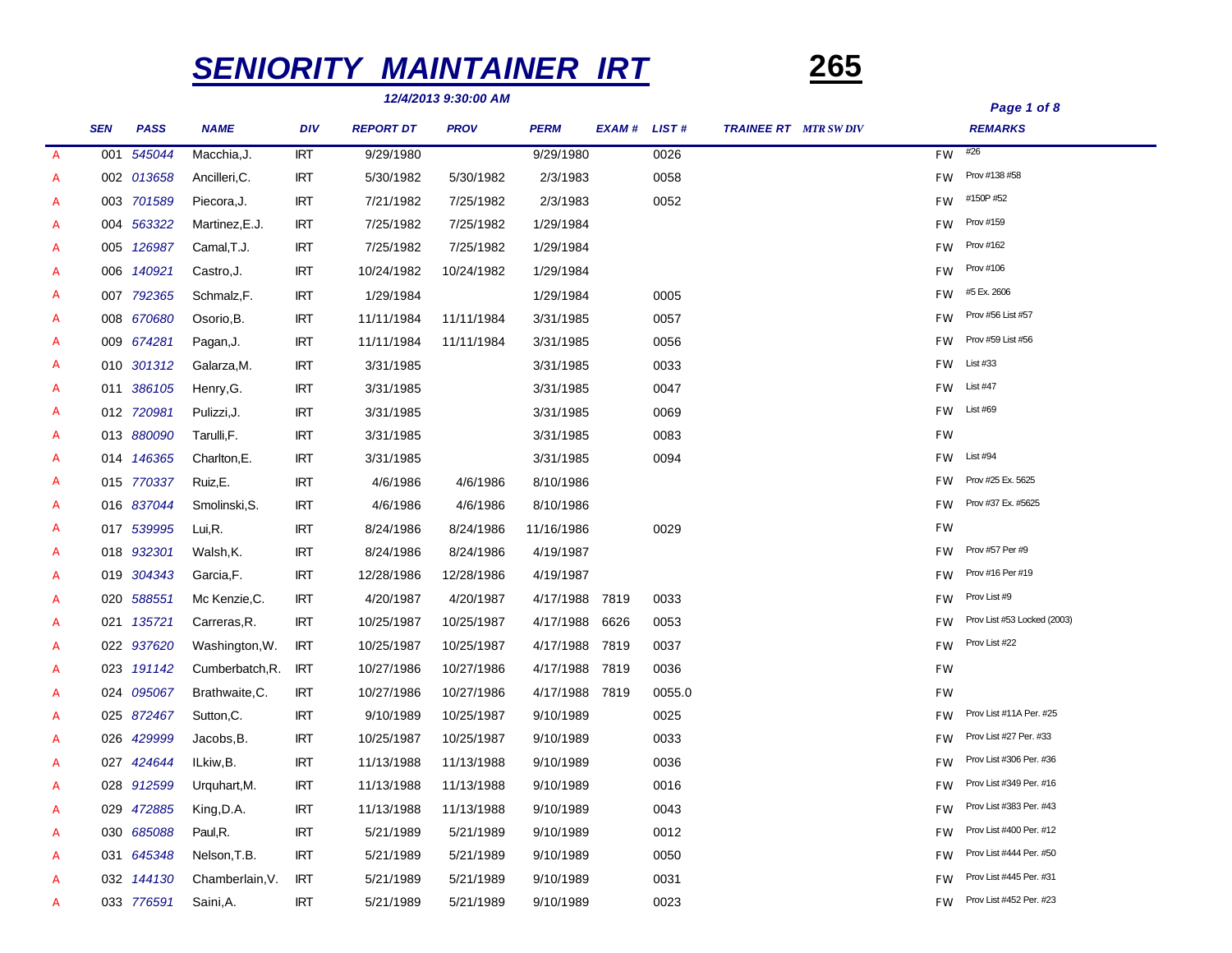|               |            |             |                 |            |                  | 12/4/2013 9.30.01 AM |                |             |        |                              |           |           | Page 2 of 8                             |
|---------------|------------|-------------|-----------------|------------|------------------|----------------------|----------------|-------------|--------|------------------------------|-----------|-----------|-----------------------------------------|
|               | <b>SEN</b> | <b>PASS</b> | <b>NAME</b>     | DIV        | <b>REPORT DT</b> | <b>PROV</b>          | <b>PERM</b>    | EXAM# LIST# |        | <b>TRAINEE RT</b> MTR SW DIV |           |           | <b>REMARKS</b>                          |
| $\mathcal{A}$ |            | 034 899497  | Torres, D.      | <b>IRT</b> | 5/21/1989        | 5/21/1989            | 9/10/1989      |             | 0041   |                              |           | <b>FW</b> | Prov List #473 Per. #41                 |
| А             |            | 035 511407  | Lechner, F.A.   | <b>IRT</b> | 5/21/1989        | 5/21/1989            | 9/10/1989      |             | 0034   |                              |           | <b>FW</b> | Prov List #477 Per. #34                 |
| А             |            | 036 367968  | Harris, M.C.    | <b>IRT</b> | 5/21/1989        | 5/21/1989            | 2/25/1991      | 9632        | 0020   |                              |           | <b>FW</b> | Prov List #419 Per. 20                  |
| А             |            | 037 675893  | Palmer, G.A.    | <b>IRT</b> | 5/21/1989        | 5/21/1989            | 11/10/2002     |             |        |                              |           | <b>FW</b> |                                         |
| А             |            | 038 171261  | Considine, M.W. | <b>IRT</b> | 5/21/1989        | 5/21/1989            | 2/25/1991      | 9632        | 0006   |                              |           | <b>FW</b> | Prov List #454 Per. #6                  |
| А             |            | 039 620310  | Moore, L.E.     | <b>IRT</b> | 3/11/1990        | 3/11/1990            | 2/25/1991      | 9632        | 0004   |                              |           | <b>FW</b> | Prov List #381 Per. #4                  |
| А             |            | 040 285669  | Forde, E.I.     | <b>IRT</b> | 5/4/1992         | 5/4/1992             | 9/20/1993      | 0655        | 0069   |                              |           | <b>FW</b> | Prov #301A Out of title 2/28/2009.      |
| А             |            | 041 741642  | Reyes, S.M.     | <b>IRT</b> | 5/4/1992         | 5/4/1992             | 9/20/1993      | 0655        | 0027   |                              |           | <b>FW</b> |                                         |
| А             |            | 042 427030  | Ismael, A.H.    | <b>IRT</b> | 5/4/1992         | 5/4/1992             | 9/20/1993      | 0655        | 0034   |                              |           | <b>FW</b> | Prov #318                               |
| А             |            | 043 645072  | Nelson, L.      | <b>IRT</b> | 8/17/1992        | 8/17/1992            | 9/20/1993      | 0655        | 0044   |                              |           | <b>FW</b> | Prov #339                               |
| А             |            | 044 618181  | Montalvo, D.    | <b>IRT</b> | 12/28/1992       | 12/28/1992           | 9/20/1993      | 0655        | 0068   |                              |           | <b>FW</b> | <b>Prov #349</b>                        |
| А             |            | 045 924107  | Voltaire, J.    | <b>IRT</b> | 9/20/1993        |                      | 9/20/1993      | 0655        | 0032   |                              |           | <b>FW</b> | Prov #074                               |
| А             |            | 046 090162  | Boyd, L.O.      | <b>IRT</b> | 4/25/1994        | 4/25/1994            | 12/27/1994     | 2551        | 0062.0 |                              |           | <b>FW</b> | <b>Prov #283</b>                        |
| А             |            | 047 207932  | Decambre, H.S.  | <b>IRT</b> | 12/27/1994       |                      | 12/27/1994     | 2551        | 0004.0 |                              |           | <b>FW</b> |                                         |
| А             |            | 048 031789  | Badree, P.      | <b>IRT</b> | 12/27/1994       |                      | 12/27/1994     | 2551        | 0023   |                              |           | <b>FW</b> |                                         |
| А             |            | 049 528206  | Lipscomb, R.D.  | <b>IRT</b> | 12/27/1994       |                      | 12/27/1994     | 2551        | 0029   |                              |           | <b>FW</b> |                                         |
| А             |            | 050 643906  | Negron, D.      | <b>IRT</b> | 12/27/1994       |                      | 12/27/1994     | 2551        | 0046   |                              |           | <b>FW</b> |                                         |
| А             |            | 051 898969  | Tootaram, T.    | <b>IRT</b> | 5/4/1992         | 5/4/1992             | 8/18/1997      | 3514        | 0103   |                              |           | <b>FW</b> | Prov #314 (SENIORITY AS PER TWU TARULI) |
| А             |            | 052 828151  | Situmeang, T.   | <b>IRT</b> | 12/28/1992       | 12/28/1992           | 7/21/1997      | 3514        | 0007   |                              |           | <b>FW</b> | <b>Prov #352</b>                        |
| А             |            | 053 601107  | Mesadieu, S.    | <b>IRT</b> | 6/28/1993        | 6/28/1993            | 7/21/1997      | 3514        | 0063   |                              |           | <b>FW</b> | Prov #370                               |
| A             |            | 054 274143  | Figueredo, G.J. | <b>IRT</b> | 10/6/1997        | 4/25/1994            | 7/21/1997      | 3514        | 0001   |                              |           | <b>FW</b> | Prov #184                               |
| A             |            | 055 523307  | Libal, J.P.     | <b>IRT</b> | 4/25/1994        | 4/25/1994            | 7/21/1997      | 3514        | 0064   |                              |           | <b>FW</b> | <b>Prov #268</b>                        |
| А             |            | 056 555719  | Manley, C.R.    | <b>IRT</b> | 9/19/1994        | 9/19/1994            | 7/21/1997      | 3514        | 0081   |                              |           | <b>FW</b> | Prov. #207                              |
| А             |            | 057 346577  | Guce, O.C.      | <b>IRT</b> | 8/28/1995        | 8/28/1995            | 7/21/1997      | 3514        | 0069   |                              |           | W/PERM    | Prov #193                               |
| А             |            | 058 534821  | Lopez, D.C.     | <b>IRT</b> | 8/28/1995        | 8/28/1995            | 7/21/1997      | 3514        | 0046   |                              |           | FW.       | Prov #199                               |
| A             | 059        | 102855      | Brooks, A.R.    | <b>IRT</b> | 8/28/1995        | 8/28/1995            | 7/21/1997      | 3514        | 0057.0 |                              | 3/10/1997 | FW.       | <b>Prov #225</b>                        |
|               | 060        | 438513      | Jiles, D.E.     | <b>IRT</b> | 7/21/1997        |                      | 7/21/1997      | 3514        | 0062.0 |                              |           | <b>FW</b> |                                         |
| A             |            | 061 832507  | Smith, A.       | <b>IRT</b> | 8/18/1997        |                      | 8/18/1997 3514 |             | 0112   |                              |           | <b>FW</b> |                                         |
| А             |            | 062 785290  | Sawney, A.M.    | <b>IRT</b> | 6/8/1992         | 6/8/1992             | 3/2/1998       | 4596        | 0052   |                              |           | FW.       | Prov #330                               |
| А             |            | 063 757356  | Rodriguez, A.   | <b>IRT</b> | 11/10/1997       |                      | 11/10/1997     | 4596        | 0018   |                              |           | <b>FW</b> |                                         |
| A             |            | 064 011136  | Thompson, P.B.  | <b>IRT</b> | 3/2/1998         |                      | 3/2/1998       | 4596        | 0047.0 |                              |           | <b>FW</b> |                                         |
| A             |            | 065 888933  | Thomas, K.D.    | <b>IRT</b> | 3/2/1998         |                      | 3/2/1998       | 4596        | 0057   |                              |           | <b>FW</b> |                                         |
| А             |            | 066 699057  | Philbert, K.H.  | <b>IRT</b> | 3/2/1998         |                      | 3/2/1998       | 4596        | 0067   |                              |           | <b>FW</b> |                                         |
| A             |            | 067 147704  | Cherian, K.T.   | <b>IRT</b> | 6/8/1998         |                      | 6/8/1998       | 5518        | 0015   |                              |           | <b>FW</b> | (SENIORITY AS PER TWU TARULI)           |
| A             |            | 068 011151  | Jimenez, J.E.   | <b>IRT</b> | 6/8/1998         |                      | 6/8/1998 4596  |             | 0044.0 |                              |           | <b>FW</b> |                                         |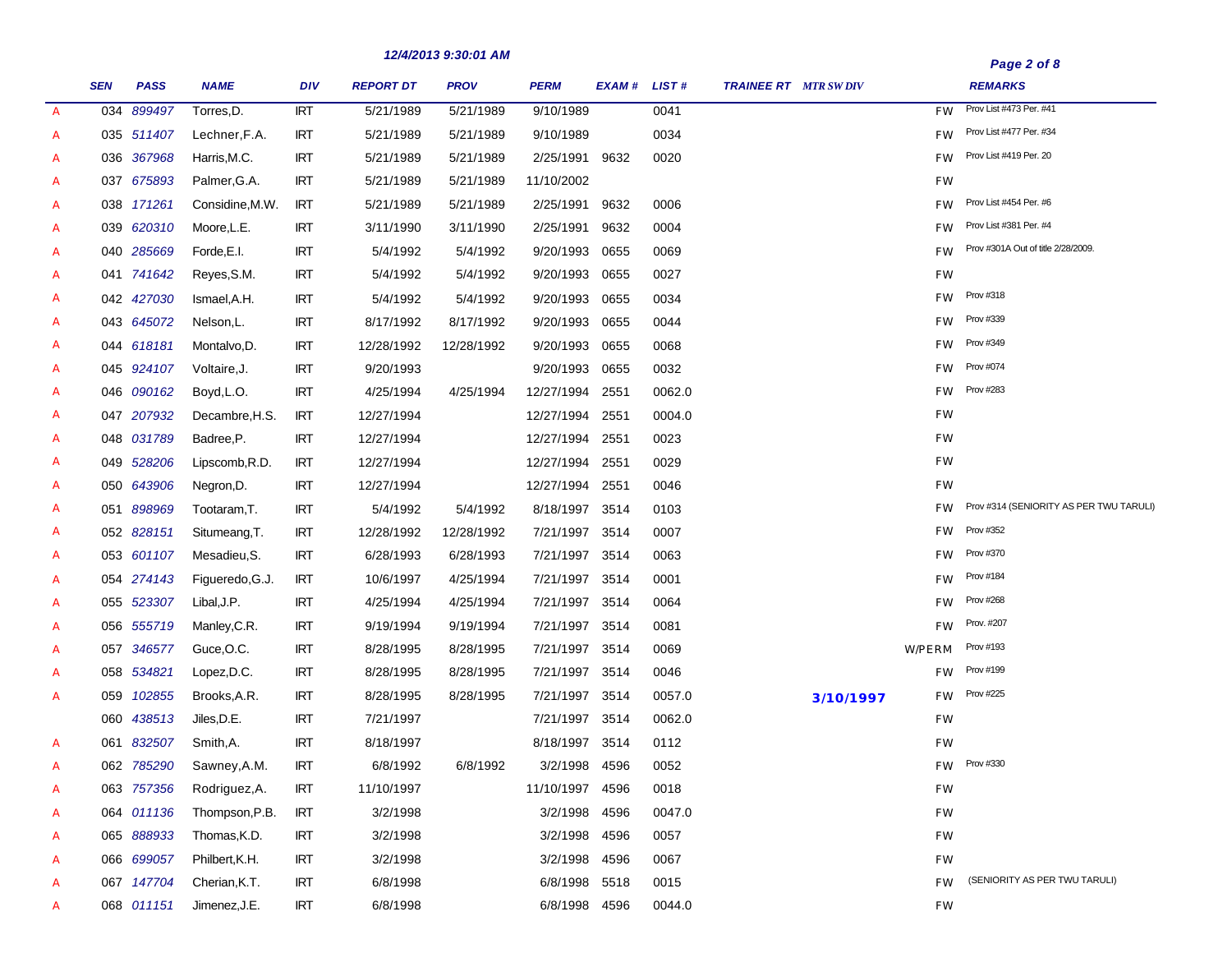|               |            |             |                      |            |                  | 12/4/2013 9.30.01 AM |               |             |        |                             |           | Page 3 of 8                                               |
|---------------|------------|-------------|----------------------|------------|------------------|----------------------|---------------|-------------|--------|-----------------------------|-----------|-----------------------------------------------------------|
|               | <b>SEN</b> | <b>PASS</b> | <b>NAME</b>          | <b>DIV</b> | <b>REPORT DT</b> | <b>PROV</b>          | <b>PERM</b>   | EXAM# LIST# |        | <b>TRAINEE RT</b> MTR SWDIV |           | <b>REMARKS</b>                                            |
| $\mathcal{A}$ | 069        | 130326      | Cantine, J.S.        | RT         | 11/9/1987        | 5/21/1989            | 3/24/1999     | 8501        | 0043   |                             | <b>FW</b> | Prov #481                                                 |
| A             |            | 070 690397  | Pena-Cuya, L.A.      | <b>IRT</b> | 1/28/1999        | 6/28/1993            | 3/24/1999     | 8501        | 0008.0 |                             | <b>FW</b> | Prov #368                                                 |
| A             |            | 071 153170  | Cividanes, S.A.      | <b>IRT</b> | 10/2/1989        | 6/8/1998             | 3/24/1999     | 8501        | 0003   |                             | <b>FW</b> |                                                           |
| A             |            | 072 683557  | Patel, A.P.          | <b>IRT</b> | 8/31/1998        | 8/31/1998            | 3/24/1999     | 8501        | 0004   |                             | <b>FW</b> |                                                           |
| A             |            | 073 566767  | Mathai, S.           | <b>IRT</b> | 8/31/1998        | 8/31/1998            | 3/24/1999     | 8501        | 0006   |                             | <b>FW</b> | Return to S/M 8/23/2009                                   |
| A             |            | 074 451149  | Joseph, C.M.         | <b>IRT</b> | 8/31/1998        | 8/31/1998            | 3/24/1999     | 8501        | 0028   |                             | FW        |                                                           |
| A             |            | 075 843909  | Soto, R.             | <b>IRT</b> | 8/11/1997        | 8/31/1998            | 3/24/1999     | 8501        | 0003   |                             | <b>FW</b> |                                                           |
| A             |            | 076 727174  | Rameswar, J.         | <b>IRT</b> | 8/31/1998        | 8/31/1998            | 3/24/1999     | 8501        | 0041   |                             | <b>FW</b> |                                                           |
| A             |            | 077 011178  | Mathieu, A.E.        | <b>IRT</b> | 6/16/1997        | 12/21/1998           | 3/24/1999     | 8501        | 0052.0 |                             | <b>FW</b> | SIGMTR ATTENDED SCHOOL BEFORE<br><b>CLEARING MED HOLD</b> |
| A             |            | 078 633846  | Munoz, J.Jr.         | <b>IRT</b> | 12/1/1997        | 12/21/1998           | 3/24/1999     | 8501        | 0064   |                             | FW        |                                                           |
| A             |            | 079 511955  | Le,K.A.              | <b>IRT</b> | 3/23/1998        | 1/18/1999            | 3/24/1999     | 8501        | 0065   |                             | <b>FW</b> |                                                           |
| A             |            | 080 189714  | Crump, B.X. Jr.      | <b>IRT</b> | 11/1/1993        | 2/1/1999             | 3/24/1999     | 8501        | 0010   |                             | <b>FW</b> |                                                           |
| A             |            | 081 667571  | O'Neill, M.P.        | <b>IRT</b> | 2/1/1999         | 2/1/1999             | 8/13/2000     | 8557        | 0055   |                             | <b>FW</b> |                                                           |
| A             |            | 082 189986  | Cruz, O.O.           | <b>IRT</b> | 7/4/1999         | 7/4/1999             | 8/13/2000     | 8557        | 0006   |                             | <b>FW</b> |                                                           |
| A             |            | 083 535321  | Lorenzana, F.M.      | <b>IRT</b> | 8/16/1999        | 8/16/1999            | 8/13/2000     | 8557        | 0013   |                             | <b>FW</b> |                                                           |
| A             |            | 084 953406  | Weston, K.           | <b>IRT</b> | 8/16/1999        | 8/16/1999            | 8/13/2000     | 8557        | 0022   |                             | <b>FW</b> |                                                           |
| A             |            | 085 642177  | Nath, N.C.           | <b>IRT</b> | 8/16/1999        | 8/16/1999            | 8/13/2000     | 8557        | 0031   |                             | <b>FW</b> |                                                           |
| A             |            | 086 021391  | Arikunnel, M.M.      | <b>IRT</b> | 8/13/2000        |                      | 8/13/2000     | 8557        | 0033   |                             | <b>FW</b> |                                                           |
| A             |            | 087 397211  | Hisugan Jr., R.H.    | <b>IRT</b> | 8/13/2000        |                      | 8/13/2000     | 8557        | 0045   |                             | <b>FW</b> |                                                           |
| A             |            | 088 051100  | Bazan, J.A.          | <b>IRT</b> | 8/21/2000        |                      | 8/20/2000     | 8557        | 0012   |                             | <b>FW</b> |                                                           |
| A             |            | 089 724265  | Quioto, A.I.         | <b>IRT</b> | 8/14/2000        | 8/13/2000            | 7/15/2001     | 9544        | 0028   |                             | FW        |                                                           |
| A             |            | 090 989886  | Ye,R.H.              | <b>IRT</b> | 8/16/1999        | 8/16/1999            | 7/15/2001     | 9544        | 0030   |                             | FW        |                                                           |
| A             |            | 091 011163  | Ryan, F.J.           | <b>IRT</b> | 8/16/1999        | 8/16/1999            | 7/15/2001     | 9544        | 0031.0 |                             | <b>FW</b> |                                                           |
| A             |            | 092 917312  | Vasquez, A.          | <b>IRT</b> | 8/13/2000        | 8/13/2000            | 7/15/2001     | 9544        | 0046   |                             | FW        |                                                           |
| A             |            | 093 696157  | Petillo, T.A.        | <b>IRT</b> | 8/13/2000        | 8/13/2000            | 7/15/2001     | 9544        | 0049.0 |                             | FW        |                                                           |
| A             |            | 094 645256  | Nelson, T.J.         | <b>IRT</b> | 5/6/2001         | 5/6/2001             | 8/6/2001      | 9544        | 007.5  |                             | FW        |                                                           |
| A             |            | 095 965966  | Williams, C.         | <b>IRT</b> | 2/22/1993        | 7/15/1998            |               | P1994       | 0001   |                             | <b>FW</b> | <b>Prov #157A</b>                                         |
| A             |            | 096 429139  | Jackson, H.D.        | <b>IRT</b> | 5/6/2001         | 5/6/2001             | 5/6/2002      | 0534        | 0019   |                             | FW        |                                                           |
|               |            | 097 694102  | Perry, O.A.          | <b>IRT</b> |                  |                      | 5/6/2002 0534 |             | 0013.0 |                             | FW        |                                                           |
| A             |            | 098 633505  | Munesar, R.          | <b>IRT</b> | 5/6/2002         |                      | 5/6/2002      |             |        |                             | <b>FW</b> |                                                           |
| в             |            | 099 563493  | Martinez, D.D.       | <b>IRT</b> | 8/21/2000        | 8/21/2000            | 8/6/2001      | 9074        | 0024   |                             | FW        |                                                           |
| в             |            | 100 301126  | Gajraj, M.S.         | <b>IRT</b> | 8/21/2000        | 8/21/2000            | 8/6/2001      | 9074        | 0064   |                             | FW        |                                                           |
|               |            | 101 054418  | Beckford, A.D.       | <b>IRT</b> | 8/21/2000        | 8/21/2000            | 8/6/2001      | 9074        | 0073   |                             | FW        |                                                           |
| C             |            | 102 523244  | Lian, Y-N,           | <b>IRT</b> | 5/26/2002        |                      | 5/26/2002     |             |        | 11/27/2000                  | FW        |                                                           |
| $\mathcal{C}$ |            | 103 727413  | Ramkishun, M. P. IRT |            | 5/26/2002        |                      | 5/26/2002     |             |        | 11/27/2000                  | FW        |                                                           |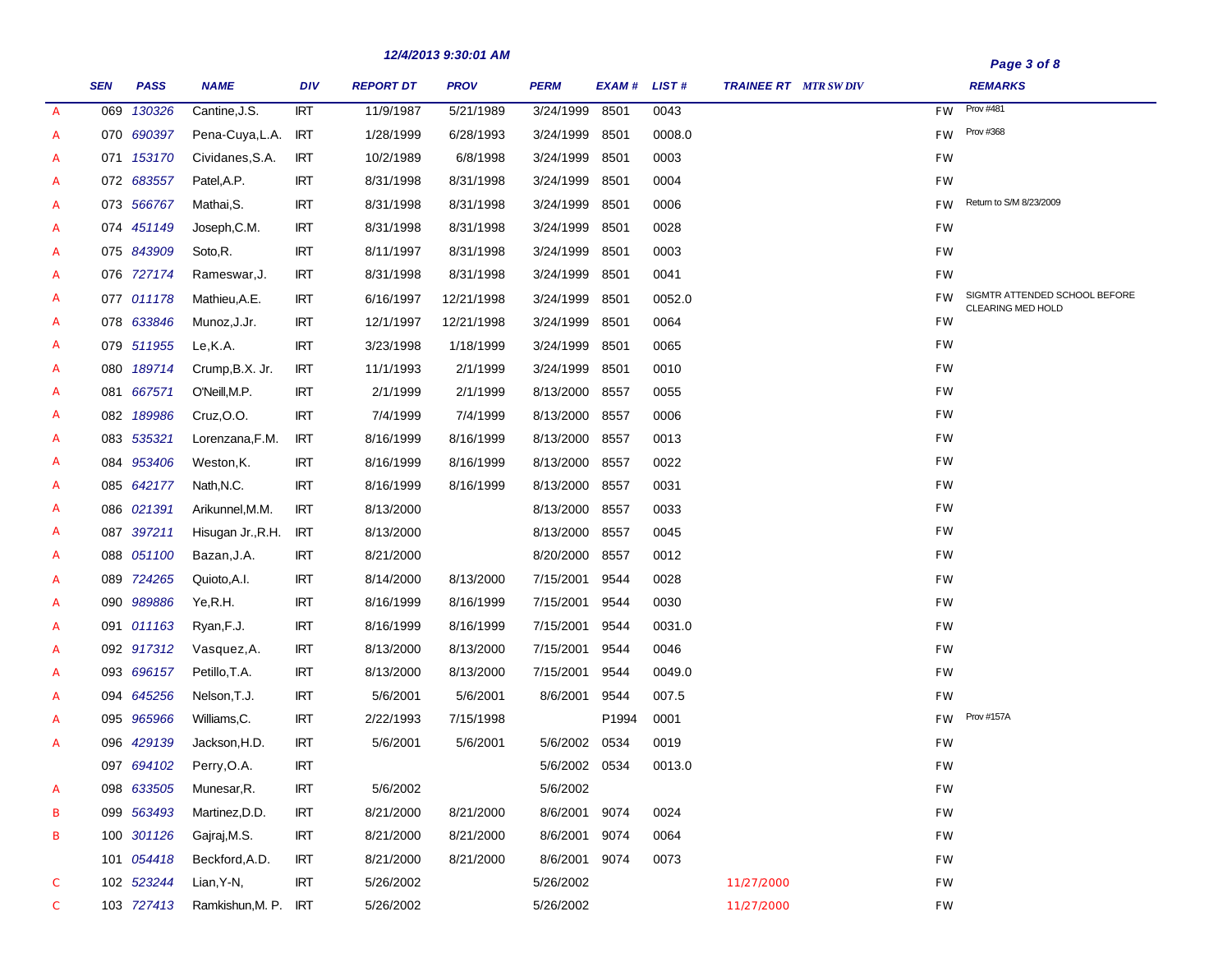|   |            |             |                        |            |                  | 14/7/40133.30.01 MIN |                |               |        |                              | Page 4 of 8 |                                                           |  |
|---|------------|-------------|------------------------|------------|------------------|----------------------|----------------|---------------|--------|------------------------------|-------------|-----------------------------------------------------------|--|
|   | <b>SEN</b> | <b>PASS</b> | <b>NAME</b>            | <b>DIV</b> | <b>REPORT DT</b> | <b>PROV</b>          | <b>PERM</b>    | EXAM # LIST # |        | <b>TRAINEE RT</b> MTR SW DIV |             | <b>REMARKS</b>                                            |  |
| B |            | 104 006959  | Vega, V.W.             | <b>IRT</b> | 5/26/2002        |                      | 5/26/2002      |               |        | 11/27/2000                   | FW          |                                                           |  |
| в |            | 105 557534  | Marchese, D.F.         | <b>IRT</b> | 6/24/2002        |                      | 6/24/2002 0070 |               | 0018   |                              | <b>FW</b>   | MUST WEAR GLASSES WITH CORRECTIVE<br>LENSES WHILE ON DUTY |  |
| в |            | 106 675184  | Palatulan Sr., E.G IRT |            | 6/24/2002        |                      | 6/6/2002 0070  |               | 0020   |                              | FW          |                                                           |  |
| в |            | 107 455376  | Kalos, N.              | <b>IRT</b> | 6/24/2002        |                      | 6/6/2002 0070  |               | 0028   |                              | FW          |                                                           |  |
| в |            | 108 239064  | Duncan, B.             | <b>IRT</b> | 6/24/2002        |                      | 6/6/2002 0070  |               | 0100   |                              | FW          |                                                           |  |
| в |            | 109 912236  | Urban, W.G.            | <b>IRT</b> | 6/24/2002        |                      | 6/6/2002 0070  |               | 0109   |                              | <b>FW</b>   | MUST WEAR GLASSES WITH CORRECTIVE<br>LENSES WHILE ON DUTY |  |
| в |            | 110 773986  | Oladimeji, E.O.        | <b>IRT</b> | 7/8/2002         |                      | 6/6/2002 0070  |               | 0026   |                              | FW          |                                                           |  |
| в |            | 111 725908  | Raflores, A.M.         | <b>IRT</b> | 8/2/2002         |                      | 8/2/2002       |               | 0081   | 4/30/2001                    | FW          |                                                           |  |
| С |            | 112 220823  | Dihal Jr.R.            | <b>IRT</b> | 8/2/2003         |                      | 8/2/2002       | <b>SMT</b>    | 0290.0 | 10/8/2001                    | FW          |                                                           |  |
| С |            | 113 466279  | Kelson, P.C.           | <b>IRT</b> | 9/11/2002        |                      | 9/11/2002 SMT  |               |        | 3/12/2001                    | FW          |                                                           |  |
|   |            | 114 744394  | Richards, S.A.         | <b>IRT</b> | 4/3/2001         |                      | 10/29/2002     |               |        |                              | FW          |                                                           |  |
| в |            | 115 200643  | Darson, S.A.           | <b>IRT</b> | 4/30/2001        | 4/30/2001            | 10/29/2002     | 0059          | 0214.0 |                              | FW          |                                                           |  |
| в |            | 116 428368  | Jackson, R.T.          | <b>IRT</b> | 10/29/2002       |                      | 10/29/2002     |               | SS     | 4/30/2001                    | FW          |                                                           |  |
| в |            | 117 148553  | Chiarello, J.V.        | <b>IRT</b> | 3/24/2003        |                      | 3/24/2003      | 0070          | 0030   |                              | FW          |                                                           |  |
| С |            | 118 032078  | Baez, V.               | <b>IRT</b> | 4/7/2003         |                      | 4/7/2003       | SMT           |        | 10/8/2001                    | FW          |                                                           |  |
| С |            | 119 780052  | Sanchez, J.            | <b>IRT</b> | 4/7/2003         |                      | 4/7/2003       | <b>SMT</b>    |        | 10/8/2001                    | FW          |                                                           |  |
| С |            | 120 463096  | Keith, D.B.            | <b>IRT</b> | 4/7/2003         |                      | 4/7/2003       | <b>SMT</b>    |        | 10/8/2001                    | FW          |                                                           |  |
| С |            | 121 715801  | Prester, M.E.          | <b>IRT</b> | 4/7/2003         |                      | 4/7/2003       | <b>SMT</b>    |        | 10/8/2001                    | FW          |                                                           |  |
| С |            | 122 574443  | McCallum, A.L.         | <b>IRT</b> | 4/7/2003         |                      | 4/7/2003       | <b>SMT</b>    |        | 10/8/2001                    | FW          |                                                           |  |
| С |            | 123 897190  | Tokar, Z.M.            | <b>IRT</b> | 4/7/2003         |                      | 4/7/2003       | <b>SMT</b>    |        | 10/8/2001                    | FW          |                                                           |  |
| С |            | 124 107916  | Brown, D.D.            | <b>IRT</b> | 4/7/2003         |                      | 4/7/2003       | <b>SMT</b>    |        | 10/8/2001                    | FW          |                                                           |  |
| С |            | 125 694235  | Persaud, R.            | <b>IRT</b> | 4/7/2003         |                      | 4/7/2003       | <b>SMT</b>    |        | 10/8/2001                    | FW          |                                                           |  |
| С |            | 126 315403  | Gidden, D.G.           | <b>IRT</b> | 4/7/2003         |                      | 4/7/2003       | <b>SMT</b>    |        | 10/8/2001                    | FW          |                                                           |  |
|   |            | 127 018575  | Anicet, G.             | <b>IRT</b> | 7/6/2003         |                      | 7/6/2003       | <b>SMT</b>    |        | 1/7/2002                     | FW          |                                                           |  |
| С |            | 128 316797  | Gilgeours, M.          | <b>IRT</b> | 7/6/2003         |                      | 7/6/2003       | <b>SMT</b>    |        | 1/7/2002                     | FW          |                                                           |  |
| С |            | 129 619161  | Montrose, D.           | <b>IRT</b> | 7/6/2003         |                      | 7/6/2003       | <b>SMT</b>    |        | 1/7/2002                     | FW          |                                                           |  |
| С |            | 130 130462  | Canty, C.              | <b>IRT</b> | 7/6/2003         |                      | 7/6/2003       | <b>SMT</b>    |        | 1/7/2002                     | FW          |                                                           |  |
| С |            | 131 928572  | Waldron, M.D.          | <b>IRT</b> | 7/6/2003         |                      | 7/6/2003 SMT   |               |        | 1/7/2002                     | FW          |                                                           |  |
| С |            | 132 645869  | Nesby, G.              | <b>IRT</b> | 7/6/2003         |                      | 7/6/2003 SMT   |               |        | 1/7/2002                     | FW          |                                                           |  |
| в |            | 133 528831  | Litchfield, J.O.       | <b>IRT</b> | 10/29/2002       |                      | 10/29/2002     |               | SS     | 4/30/2001                    | FW          | As per TWU Watson changed divisions                       |  |
|   |            | 134 603011  | Mezquita, J.L.         | <b>IRT</b> | 10/29/2002       |                      | 10/29/2002 SMT |               | SS     | 4/30/2001                    | FW          | As per TWU Watson changed divisions                       |  |
| в |            | 135 676751  | Panarin, A.            | <b>IRT</b> | 10/29/2002       |                      | 10/29/2002     |               | SS     | 4/30/2001                    | FW          | As per TWU Watson changed divisions                       |  |
| С |            | 136 387001  | Hernandez, J.          | <b>IRT</b> | 2/5/2004         |                      | 2/5/2004       | <b>SMT</b>    |        | 8/5/2002                     | FW          |                                                           |  |
| С |            | 137 917001  | Vasilyev, V.P.         | <b>IRT</b> | 2/5/2004         |                      | 2/5/2004       | <b>SMT</b>    |        | 8/5/2002                     | FW          |                                                           |  |
| С |            | 138 823001  | Silfa, R.J.            | <b>IRT</b> | 2/19/2004        |                      | 2/19/2004 SMT  |               |        | 5/1/2002                     | FW          |                                                           |  |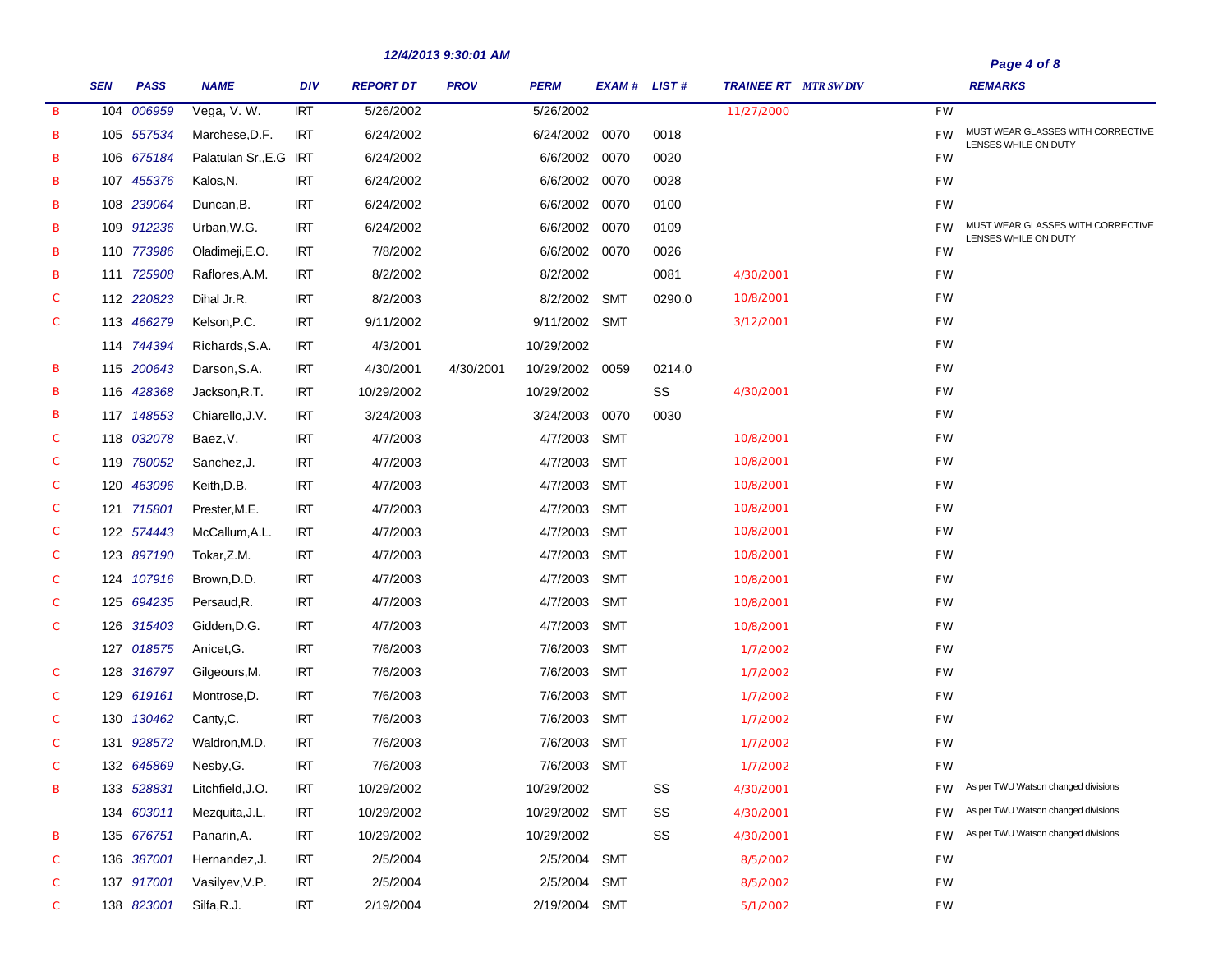| Page 5 of 8 |  |
|-------------|--|
|             |  |

|               | <b>SEN</b> | <b>PASS</b> | <b>NAME</b>      | DIV        | <b>REPORT DT</b> | <b>PROV</b> | PERM           | EXAM# LIST# |        | <b>TRAINEE RT</b> MTR SWDIV |                         |           | <b>REMARKS</b>                                            |
|---------------|------------|-------------|------------------|------------|------------------|-------------|----------------|-------------|--------|-----------------------------|-------------------------|-----------|-----------------------------------------------------------|
| $\mathcal{C}$ |            | 139 818001  | Shorter, A.G.    | <b>IRT</b> | 2/19/2004        |             | 2/19/2004      | <b>SMT</b>  |        | 8/19/2002                   |                         | <b>FW</b> |                                                           |
| $\mathcal C$  |            | 140 505003  | Lashley, V.R.    | <b>IRT</b> | 2/19/2004        |             | 2/19/2004      | SMT         |        | 8/19/2002                   |                         | FW        |                                                           |
| С             |            | 141 331001  | Gould, J.C.      | <b>IRT</b> | 3/3/2004         |             | 3/3/2004 SMT   |             |        | 9/3/2002                    |                         | FW        |                                                           |
| A             |            | 142 217325  | Deweever, G.J.   | <b>IRT</b> | 5/6/2001         | 5/6/2001    | 7/18/2004 1527 |             | 0003.0 |                             |                         | <b>FW</b> | As per TWU Watson                                         |
| В             |            | 143 661915  | Kwan, B.         | <b>IRT</b> | 7/8/2002         | 7/8/2002    | 7/18/2004 1046 |             | 0005   |                             | 12/8/2003               | <b>FW</b> |                                                           |
| ВT            |            | 144 672967  | Lau,K.           | <b>IRT</b> | 7/8/2002         | 7/8/2002    | 7/18/2004 1046 |             | 0022   |                             |                         | FW        |                                                           |
| В             |            | 145 925001  | Wajid, Q.I.      | <b>IRT</b> | 7/8/2002         | 7/8/2002    | 7/18/2004 1046 |             | 0037   |                             |                         | FW        |                                                           |
| В             |            | 146 909631  | Lu,W.Q.          | <b>IRT</b> | 7/8/2002         | 7/8/2002    | 7/18/2004 1046 |             | 0039   |                             |                         | FW        |                                                           |
| В             |            | 147 998388  | Xu,J.J.          | <b>IRT</b> | 7/8/2002         | 7/8/2002    | 7/18/2004 1046 |             | 0042   |                             | 12/8/2003               | FW        |                                                           |
| A             |            | 148 282225  | Fliesser, D.P.   | <b>IRT</b> | 3/23/2003        | 3/23/2003   | 3/6/2005       | 2519        | 0008   |                             |                         | FW        |                                                           |
| АT            |            | 149 011444  | Alrabi, R.R.     | <b>IRT</b> | 3/23/2003        | 3/23/2003   | 3/6/2005 2519  |             | 0013.0 |                             |                         | FW        |                                                           |
| АT            |            | 150 759986  | Roman, J.A.      | <b>IRT</b> | 3/23/2003        | 3/23/2003   | 3/6/2005 2519  |             | 0018   |                             |                         | FW        |                                                           |
| AT            |            | 151 200844  | DaSilva, L.M.    | <b>IRT</b> | 3/23/2003        | 3/23/2003   | 3/10/2005 2519 |             | 0031.0 |                             |                         | FW        |                                                           |
|               |            | 152 008126  | Varghese, K.V.   | <b>IRT</b> | 8/29/2005        |             | 8/29/2005 2519 |             | 0032.5 |                             |                         | FW        |                                                           |
|               |            | 153 715001  | Prevete, R.      | <b>IRT</b> | 7/7/2003         |             | 1/7/2005 1051  |             | 0028   | 7/7/2003                    |                         | FW        |                                                           |
|               |            | 154 900001  | Tovbin, G.       | <b>IRT</b> | 7/7/2003         |             | 1/7/2005 1051  |             | 0026   | 7/7/2003                    | 11/3/2004               | FW        |                                                           |
|               |            | 155 507007  | Henry, L. G.     | <b>IRT</b> | 7/7/2003         |             | 1/7/2005 1051  |             | 0069   |                             |                         | FW        |                                                           |
|               |            | 156 648003  | Ng,R.            | <b>IRT</b> | 7/7/2003         |             | 1/7/2005 1051  |             | 0081   |                             |                         | <b>FW</b> | CHANGED DIV. AS PER WATSON                                |
|               |            | 157 267001  | Fedorenko, O.    | <b>IRT</b> | 7/7/2003         |             | 1/7/2005 1051  |             | 0121   |                             |                         | FW        |                                                           |
|               |            | 158 934005  | Wang,R.          | <b>IRT</b> | 6/27/2005        |             | 3/10/2005 1046 |             | 0265   | 11/29/2004                  | <i><b>2/25/2005</b></i> | <b>FW</b> | TA996 SIGNAL MAINTAINER TRAINEE                           |
|               |            | 159 455003  | Kane, B.         | <b>IRT</b> | 6/27/2005        |             | 6/27/2005      | 2053        | 0003   |                             |                         | FW        |                                                           |
|               |            | 160 986003  | Wu,K.M.          | <b>IRT</b> | 6/27/2005        |             | 6/27/2005      | 2053        | 0016.0 |                             |                         | FW        |                                                           |
|               |            | 161 313001  | Giaccon, A.C.    | <b>IRT</b> | 6/27/2005        |             | 6/27/2005      | 2053        | 0031   |                             |                         | FW        |                                                           |
|               |            | 162 147016  | Chen, J.         | <b>IRT</b> | 6/27/2005        |             | 6/27/2005      | 2053        | 0058   |                             |                         | FW        |                                                           |
|               |            | 163 397019  | Hiciano, R.      | <b>IRT</b> | 6/27/2005        |             | 6/27/2005      | 2053        | 0069   |                             |                         | FW        |                                                           |
|               |            | 164 727033  | Ramjass, S.D.    | <b>IRT</b> | 7/27/2005        |             | 6/27/2005      | 2053        | 0104   |                             |                         | FW        |                                                           |
|               |            | 165 263003  | Faison, J.W.     | <b>IRT</b> | 8/29/2005        |             | 8/27/2005      | 2053        | 0029   |                             |                         | FW        |                                                           |
|               |            | 166 760005  | Rondinelli, D.B. | <b>IRT</b> | 9/19/2005        |             | 8/27/2005      | 2053        | 0143   |                             |                         | FW        |                                                           |
|               |            | 167 528003  | Lisitsyn, S.     | <b>IRT</b> | 9/19/2005        |             | 8/27/2005 2053 |             | 0149   |                             |                         | FW        |                                                           |
|               |            | 168 292002  | Matturie, T.     | <b>IRT</b> | 9/19/2005        |             | 8/27/2005 2053 |             | 0190   |                             |                         | FW        |                                                           |
|               |            | 169 879003  | Tarasov, G.      | <b>IRT</b> | 8/29/2005        |             | 8/29/2005 2053 |             | 0137.0 |                             |                         | <b>FW</b> | MUST WEAR GLASSES WITH CORRECTIVE<br>LENSES WHILE ON DUTY |
|               |            | 170 724007  | Rachkov, I.      | <b>IRT</b> | 5/22/2006        |             | 5/22/2006 2053 |             | 0068.0 |                             |                         | FW        |                                                           |
|               |            | 171 039023  | Baptiste, O.     | <b>IRT</b> | 5/22/2006        |             | 5/22/2006 2053 |             | 0207.0 |                             |                         | FW        |                                                           |
|               |            | 172 848001  | Spooner, S.      | <b>IRT</b> | 11/29/2004       |             | 5/28/2006 1051 |             | 0012.5 | 11/29/2004                  |                         | FW        |                                                           |
|               |            | 173 807004  | Semenyuk, V.     | <b>IRT</b> | 11/29/2004       |             | 5/28/2006 1051 |             | 0168   | 11/29/2004                  |                         | FW        |                                                           |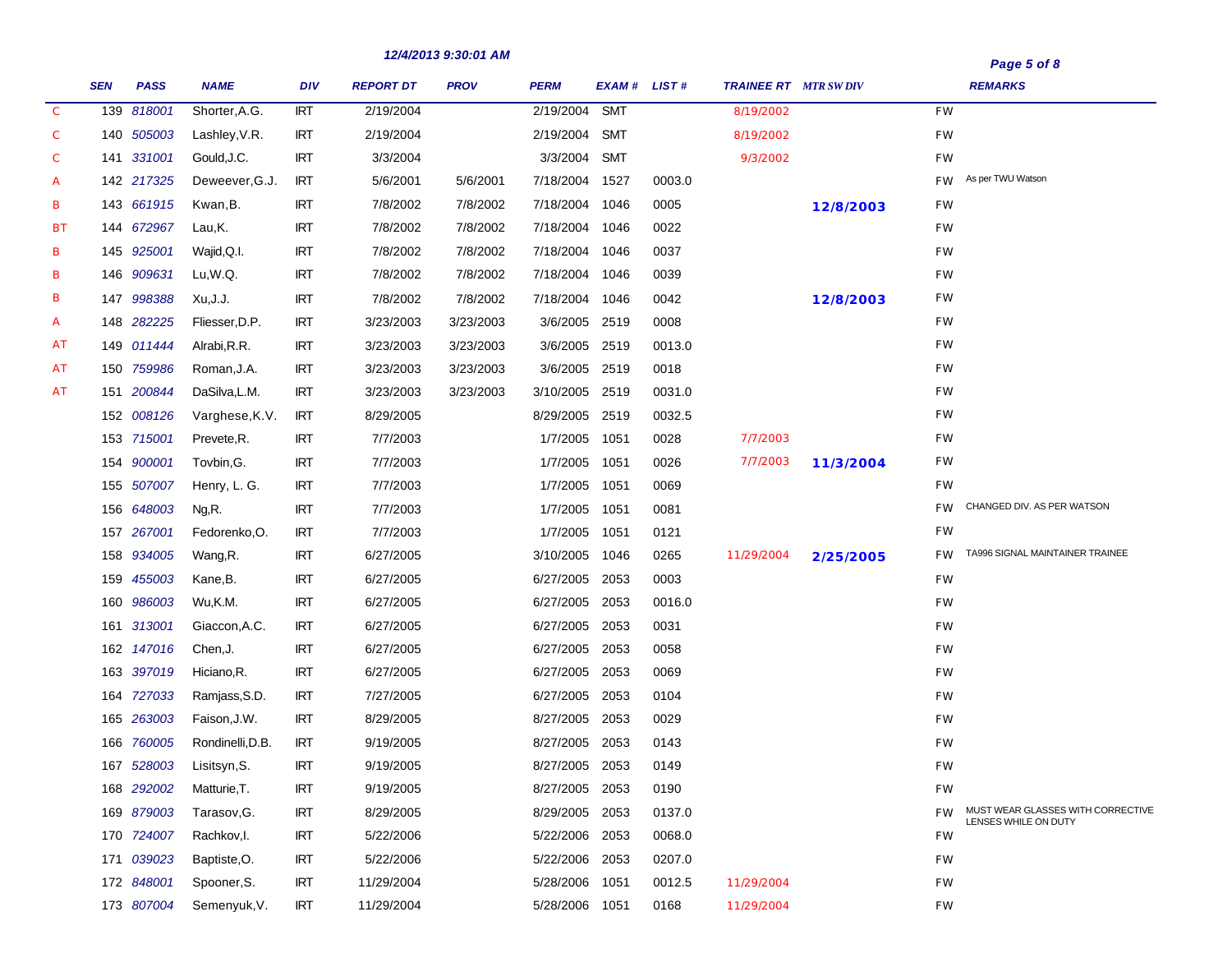المستنبذ

|            |             |                      |            | 12/4/2013 9.30.01 AM |             |                |             |        |                             | Page 6 of 8 |                                     |
|------------|-------------|----------------------|------------|----------------------|-------------|----------------|-------------|--------|-----------------------------|-------------|-------------------------------------|
| <b>SEN</b> | <b>PASS</b> | <b>NAME</b>          | <b>DIV</b> | <b>REPORT DT</b>     | <b>PROV</b> | <b>PERM</b>    | EXAM# LIST# |        | <b>TRAINEE RT</b> MTR SWDIV |             | <b>REMARKS</b>                      |
|            | 174 996010  | Zhigin, A.           | <b>IRT</b> | 11/29/2004           |             | 5/30/2006      | 1051        | 0201.0 | 11/29/2004                  | <b>FW</b>   |                                     |
|            | 175 126005  | Cameron, D.W.        | <b>IRT</b> | 11/29/2004           |             | 5/28/2006      | 1051        | 0207   | 11/29/2004                  | FW          |                                     |
|            | 176 428011  | Jackson, K.          | <b>IRT</b> | 1/1/2405             |             | 7/24/2006      | 1051        | 0277   | 1/24/2005                   | FW          |                                     |
|            | 177 732002  | Reardon, M.J.        | <b>IRT</b> | 1/24/2005            |             | 7/24/2006      | 1051        | 0280   | 1/24/2005                   | FW          |                                     |
|            | 178 637003  | Mushchinskiy, V. IRT |            | 3/7/2005             |             | 9/7/2006       | 1051        | 0283   | 3/7/2005                    | FW          |                                     |
|            | 179 267002  | Fediuk, B.I.         | <b>IRT</b> | 3/7/2005             |             | 9/7/2006       | 1051        | 0321   | 3/7/2005                    | <b>FW</b>   | As per TWU Watson changed divisions |
|            | 180 596006  | Mei,Y.H.             | <b>IRT</b> | 3/7/2005             |             | 9/7/2006       | 1051        | 0359   | 3/7/2005                    | <b>FW</b>   |                                     |
|            | 181 552006  | Makin,F.             | <b>IRT</b> | 3/7/2005             |             | 9/7/2006       | 1051        | 0361.5 | 3/7/2005                    | FW          |                                     |
|            | 182 519011  | Leviner, E.          | <b>IRT</b> | 12/12/2005           |             | 6/12/2007      | 1051        | 0489   | 12/12/2005                  | FW          |                                     |
|            | 183 123006  | Cabrera, K.A.        | <b>IRT</b> | 12/12/2005           |             | 6/12/2007      | 1051        | 0541   | 12/12/2005                  | FW          |                                     |
|            | 184 705003  | Pitcher, R.D.        | <b>IRT</b> | 2/27/2006            |             | 8/27/2007      | 1051        | 0561   | 2/27/2006                   | FW          |                                     |
|            | 185 770010  | Rukhlov, Y.Y.        | <b>IRT</b> | 2/27/2006            |             | 8/27/2007      | 2061        | 0086   | 2/27/2006                   | FW          |                                     |
| 186        | 993010      | Yu,T.W.              | <b>IRT</b> | 2/27/2006            |             | 8/27/2007      | 2061        | 0105.0 | 2/27/2006                   | FW          |                                     |
|            | 187 899024  | Toropov, I.          | <b>IRT</b> | 2/27/2006            |             | 8/27/2007      | 2061        | 0124   | 2/27/2006                   | FW          |                                     |
|            | 188 642011  | Nazar, V.            | <b>IRT</b> | 2/27/2006            |             | 8/27/2007      | 2061        | 0138   | 2/27/2006                   | FW          |                                     |
|            | 189 648369  | Ng,M.                | <b>IRT</b> | 10/1/2001            | 11/27/2003  | 9/9/2007       | 5012        | 0099   |                             | FW          |                                     |
|            | 190 277705  | Fisher, W.           | <b>IRT</b> | 12/29/2003           | 12/29/2003  | 9/9/2007       | 5012        | 0002   |                             | FW          |                                     |
|            | 191 318625  | Gilzeane, G.         | IRT        | 12/29/2003           | 12/29/2003  | 9/9/2007       | 5012        | 0162   |                             | FW          |                                     |
|            | 192 506981  | Lauri, J.P.          | <b>IRT</b> | 8/23/2004            | 8/23/2004   | 9/9/2007       | 5012        | 0016   |                             | FW          |                                     |
|            | 193 917846  | Vaughn, J.           | <b>IRT</b> | 8/23/2004            | 8/23/2004   | 9/9/2007       | 5012        | 0091   |                             | FW          |                                     |
|            | 194 694296  | Pershits, I          | <b>IRT</b> | 8/23/2004            | 8/23/2004   | 9/9/2007       | 5012        | 0134.0 |                             | FW          |                                     |
| 195        | 113006      | Budd, M.A.           | <b>IRT</b> | 3/12/2007            | 3/12/2007   | 9/9/2007       | 5012        | 0030.0 |                             | <b>FW</b>   |                                     |
| 196        | 470021      | Khan, F.T.           | <b>IRT</b> | 3/12/2007            | 3/12/2007   | 9/9/2007       | 5012        | 0033.0 |                             | FW          |                                     |
|            | 197 970033  | Wilson.A.A.          | <b>IRT</b> | 3/12/2007            | 3/12/2007   | 9/9/2007       | 5012        | 0085.0 |                             | <b>FW</b>   |                                     |
|            | 198 667009  | Onishchuk, S.V.      | <b>IRT</b> | 5/21/2007            | 5/21/2007   | 9/9/2007       | 5012        | 0087.0 |                             | FW          |                                     |
|            | 199 826051  | Singh, A.            | <b>IRT</b> | 5/21/2007            | 5/21/2007   | 9/9/2007       | 5012        | 0094.0 |                             | FW          |                                     |
| 200        | 470027      | Khan, M.A.           | <b>IRT</b> | 5/21/2007            | 5/21/2007   | 9/9/2007       | 5012        | 0095.0 |                             | FW          |                                     |
|            | 201 230008  | Douglas, L.G.        | <b>IRT</b> | 5/21/2007            | 5/21/2007   | 9/9/2007       | 5012        | 0115.0 |                             | FW          |                                     |
|            | 202 991017  | Keumeni-Youmb        | <b>IRT</b> | 5/21/2007            | 5/21/2007   | 9/9/2007       | 5012        | 0123.0 |                             | FW          |                                     |
|            | 203 540010  | Luna.V.M.            | <b>IRT</b> | 5/21/2007            | 5/21/2007   | 9/9/2007       | 5012        | 0142.0 |                             | FW          |                                     |
|            | 204 047004  | Bates, N.A.          | <b>IRT</b> | 5/21/2007            | 5/21/2007   | 9/9/2007       | 5012        | 0175.0 |                             | FW          |                                     |
|            | 205 210084  | De Leon, H.          | IRT        | 5/21/2007            | 5/21/2007   | 9/9/2007       | 5012        | 0185.0 |                             | <b>FW</b>   |                                     |
|            | 206 669023  | Ortiz, J.R.          | <b>IRT</b> | 5/21/2007            | 5/21/2007   | 9/9/2007       | 5012        | 0191.0 |                             | FW          |                                     |
|            | 207 523022  | Leyenson, Y.         | <b>IRT</b> | 11/6/2006            |             | 9/9/2007       | 5012        | 0119.0 | 11/6/2006                   | <b>FW</b>   |                                     |
|            | 208 989011  | Yarmulnik, K.        | <b>IRT</b> | 9/10/2007            |             | 9/10/2007 5012 |             | 0019.0 |                             | FW          |                                     |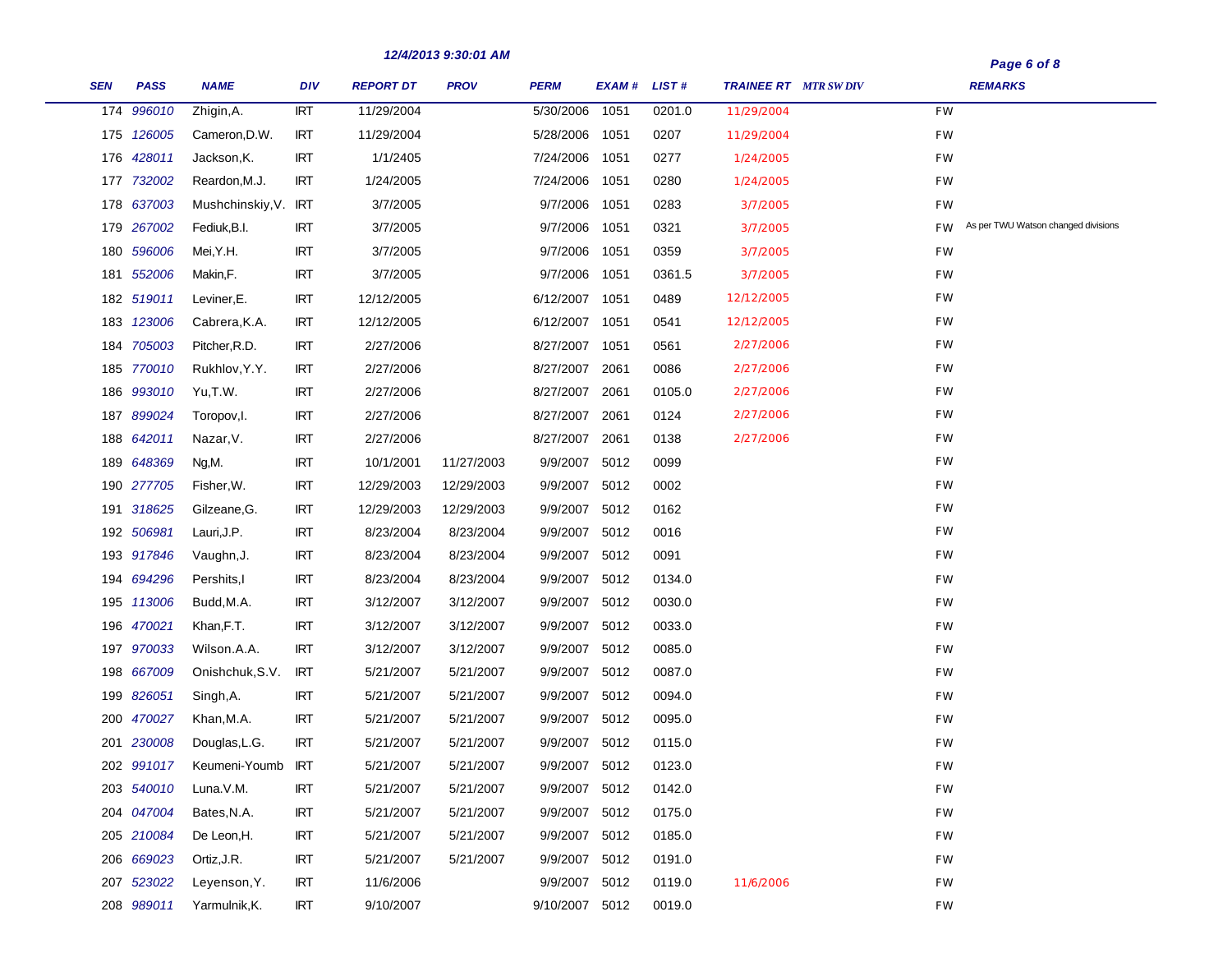|     |             |                  |            |                  | 12/4/2013 9:30:01 AM |                 |               |        |                              |           |           | Page 7 of 8                                                                  |
|-----|-------------|------------------|------------|------------------|----------------------|-----------------|---------------|--------|------------------------------|-----------|-----------|------------------------------------------------------------------------------|
| SEN | <b>PASS</b> | <b>NAME</b>      | <b>DIV</b> | <b>REPORT DT</b> | <b>PROV</b>          | <b>PERM</b>     | EXAM # LIST # |        | <b>TRAINEE RT</b> MTR SW DIV |           |           | <b>REMARKS</b>                                                               |
| 209 | 030005      | Bacchus, A.W.    | <b>IRT</b> | 8/22/2007        |                      | 10/22/2007      | 5012          | 0073.0 |                              |           | <b>FW</b> |                                                                              |
|     | 210 201006  | Davis.A.M.       | <b>IRT</b> | 8/22/2007        |                      | 10/22/2007 5012 |               | 1050.0 |                              |           | <b>FW</b> |                                                                              |
|     | 211 414013  | Huang, S.        | <b>IRT</b> | 5/22/2006        |                      | 11/22/2007 2061 |               | 0187.0 | 5/22/2006                    |           | <b>FW</b> | Changed Divisions from IND as per Watson                                     |
|     | 212 718003  | Prozoumentov, V  | IRT        | 5/22/2006        |                      | 11/22/2007 2061 |               | 0188.0 | 5/22/2006                    |           | <b>FW</b> |                                                                              |
|     | 213 011053  | Alonzo, E.V.     | <b>IRT</b> | 5/22/2006        |                      | 11/22/2007      | 2061          | 0204.0 | 5/22/2006                    |           | <b>FW</b> |                                                                              |
|     | 214 938016  | Watt, P.A.       | <b>IRT</b> | 5/22/2006        |                      | 11/22/2007 2061 |               | 0278.0 | 5/22/2006                    |           | <b>FW</b> | Changed Divisions from IND as per Watson                                     |
|     | 215 714008  | Pratt, R.A.      | <b>IRT</b> | 5/22/2006        |                      | 11/22/2007      | 2061          | 0371.0 | 5/22/2006                    |           | FW        |                                                                              |
|     | 216 008055  | Alavazo, B.O.    | <b>IRT</b> | 11/6/2006        |                      | 5/6/2008        | 3037          | 0123.0 | 11/6/2006                    |           | FW        |                                                                              |
|     | 217 761031  | Rosario, J.      | <b>IRT</b> | 11/6/2006        |                      | 5/6/2008        | 3037          | 0152.0 | 11/6/2006                    |           | FW        |                                                                              |
|     | 218 669015  | Ortiz, A.        | <b>IRT</b> | 12/4/2006        |                      | 6/4/2008        | 3037          | 0225.0 | 12/4/2006                    |           | FW        |                                                                              |
|     | 219 897006  | Tompos, F.W.     | <b>IRT</b> | 12/4/2006        | 12/4/2006            | 6/4/2008 3037   |               | 0248.0 | 12/4/2006                    |           | FW        |                                                                              |
| 220 | 020008      | Arbello, J.E.    | <b>IRT</b> | 12/4/2006        | 12/4/2006            | 6/4/2008        | 3037          | 0282.0 | 12/4/2006                    |           | FW        |                                                                              |
| 221 | 082013      | Bondzie, K.E.    | <b>IRT</b> | 12/4/2006        | 12/4/2006            | 6/4/2008 3037   |               | 0311.0 | 12/4/2006                    |           | FW        |                                                                              |
| 222 | 189027      | Cruz, A.G.       | <b>IRT</b> | 12/4/2006        |                      | 6/4/2008        | 3037          | 0325.0 | 12/4/2006                    |           | FW        |                                                                              |
|     | 223 689005  | Pellegrino, A.R. | <b>IRT</b> | 12/4/2008        |                      | 6/4/2008 3037   |               | 0329.0 | 12/4/2006                    |           | FW        |                                                                              |
| 224 | 642015      | Nazario, A.M.    | <b>IRT</b> | 7/22/2008        |                      | 7/22/2008       |               |        | 1/22/2007                    |           | FW        |                                                                              |
|     | 225 640016  | Nandlal,H.       | <b>IRT</b> | 8/22/2007        |                      | 9/9/2007 5012   |               | 0177.0 |                              | 9/15/2008 | <b>FW</b> | TA341 CAR INSPECTOR (ASSIGNMENT B)<br>switched as chiarello from ind         |
| 226 | 558018      | Marich, O.       | <b>IRT</b> |                  | 3/12/2007            | 9/9/2007 5012   |               | 0066.0 |                              | 9/17/2008 | FW .      | Change Division as per Chiarello                                             |
| 227 | 193077      | Curreri, F.J.    | <b>IRT</b> | 4/5/2009         |                      | 2/16/2009 6534  |               | 0002.0 |                              |           | <b>FW</b> |                                                                              |
| 228 | 759051      | Rolland, D.C.    | <b>IRT</b> | 9/28/2009        |                      | 8/24/2009       | 6074          | 0008.0 |                              |           | <b>FW</b> |                                                                              |
| 229 | 996041      | Zhang, H.Z.Q.    | <b>IRT</b> | 8/31/2009        |                      | 8/24/2009       | 6074          | 0095.0 |                              |           | FW        |                                                                              |
|     | 230 235010  | Du,Z.X.          | <b>IRT</b> | 9/28/2009        |                      | 8/24/2009       | 6074          | 0139.0 |                              |           | FW        |                                                                              |
|     | 231 817021  | Shi, Y.          | <b>IRT</b> | 9/28/2009        |                      | 8/24/2009       | 6074          | 0143.0 |                              |           | <b>FW</b> | NYCT 6/22/2009 Bus Operator                                                  |
|     | 232 996043  | Zheng, J.        | <b>IRT</b> | 9/28/2009        |                      | 8/24/2009 6074  |               | 0149.0 |                              |           | <b>FW</b> |                                                                              |
|     | 233 988027  | Yang,X.          | <b>IRT</b> | 2/25/2008        | 2/25/2008            | 8/31/2009       |               | 0031.0 |                              |           | FW        |                                                                              |
| 234 | 887117      | Thompson, C.S.   | <b>IRT</b> | 1/4/2010         |                      | 12/7/2009       | 6074          | 1250.0 |                              |           | FW        |                                                                              |
|     | 235 871021  | Sun, J.          | <b>IRT</b> | 1/3/2010         |                      | 1/3/2010 8509   |               | 0007.0 |                              |           | FW        |                                                                              |
|     | 236 099010  | Brisseau, W.     | <b>IRT</b> | 1/3/2010         |                      | 1/3/2010        | 8509          | 0009.0 |                              |           | FW        |                                                                              |
|     | 237 684017  | Paulino, B.      | <b>IRT</b> | 3/15/2010        |                      | 2/24/2010 8005  |               | 0012.0 |                              |           | FW        |                                                                              |
|     | 238 998010  | Starzynski, W.K. | <b>IRT</b> | 3/15/2010        |                      | 2/24/2010 8005  |               | 0013.0 |                              |           | FW        |                                                                              |
|     | 239 878020  | Tan.X.Z.         | <b>IRT</b> | 3/15/2010        |                      | 2/24/2010 8005  |               | 0041.0 |                              |           | FW        |                                                                              |
|     | 240 552037  | Mallet, J.S.     | <b>IRT</b> | 8/31/2009        |                      | 8/24/2009 5012  |               | 0174.0 |                              | 6/1/2010  | <b>FW</b> | Change Division as per Chiarello                                             |
|     | 241 996038  | Zhen, W.         | <b>IRT</b> | 8/31/2009        |                      | 8/24/2009 6074  |               | 0069.0 |                              | 8/19/2010 | FW        | MUST WEAR GLASSES WITH CORRECTIVE<br>LENSES WHILE ON DUTY. DIV CHG AS PER J. |
|     | 242 199110  | Dargan, L.       | <b>IRT</b> |                  |                      | 2/14/2011       |               | 0089.0 |                              |           | <b>FW</b> |                                                                              |
|     | 243 694032  | Peterson, I.     | <b>IRT</b> |                  |                      | 2/14/2011       |               | 0096.0 |                              |           | FW        |                                                                              |